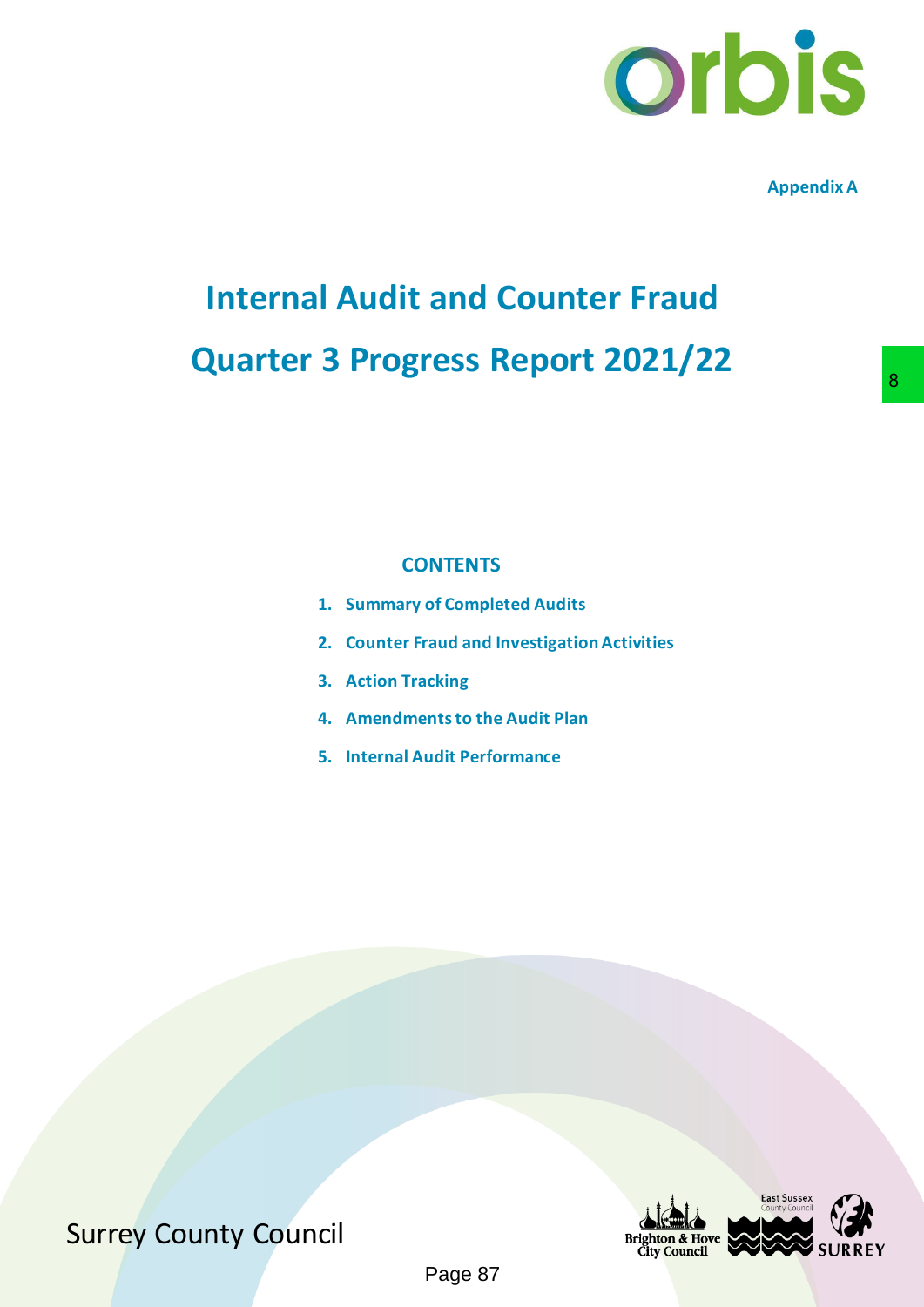

#### **1. Summary of Completed Audits**

#### **Direct Payments**

- 1.1 Individuals with eligible care needs have the option of receiving care services provided by the local authority or, receiving payments via the Direct Payments scheme to pay for the care services they need and have had approved. Clients have the option to manage their own Direct Payment account or may choose to have the account managed by the council. During 2020/21, approximately £37 million was paid out in Direct Payments, and circa £5 million was reclaimed in Direct Payment surpluses.
- 1.2 The purpose of our audit was to provide assurance that key controls were in place to meet the following objectives:
	- Guidance on the process for the administration and payment of Direct Payments was available and consistently applied across the localities;
	- Reviews of Direct Payment accounts were undertaken to ensure that money is recovered from accounts with excess funds, and payments made were used for their intended purposes; and
	- Client contributions were received in full.
- 1.3 Overall good practice was observed and effective controls were assessed to be in place. As a result, we were able to give an overall opinion of **Reasonable Assurance** in this area.
- 1.4 Some opportunities for improvement were observed, for which actions have been agreed with management to improve controls:
	- There was no consistent process in place to ensure that clients who are paid a net direct payment (where the client is only paid the value owed by the council towards the cost of their care and any client contribution value has been deducted from this) are paying their assessed contribution; and
	- Case notes were not always recorded on Liquidlogic Adult Social Care (ASC) System (LAS), or in documentation saved centrally in Wisdom (the document storage system linked to LAS). This may hinder Social Care Teams being aware of activities undertaken by the Area Finance Team.

#### **Cash Collection Contract**

1.5 On 10 September 2021, the Finance & Purchasing Team were advised that the council's cash collection provider, Contract Security Service (CSS), had ceased trading without warning as of 9 September 2021. CSS was responsible for collecting cash and cheque income from 161 council sites including schools, libraries, and registration offices, with a total average value of £1,200 per month. In addition, the contract included income collection from a further 140 sites across five borough councils (Epsom & Ewell, Guildford, Reigate & Banstead, Runnymede, and Spelthorne), including council offices and car parks. **B**<br>
Direct Payment surpluses.<br>
1.2 The purpose of our audit was to provide assurance<br>
following objectives:<br>
Cuidance on the process for the administrical and consistently applied across the<br>
Free Western Correct Payment

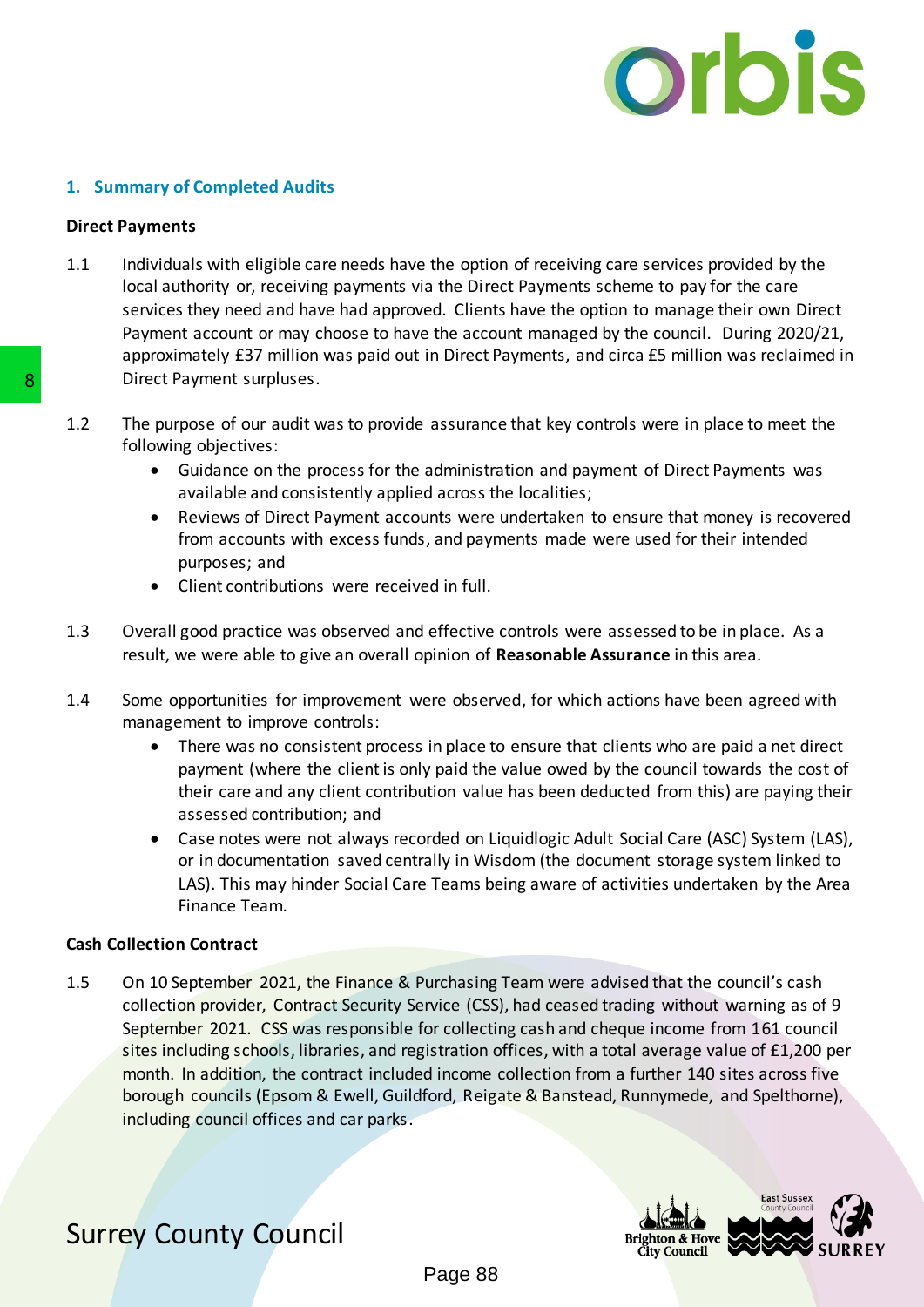

- 1.6 Business Operations requested support from Internal Audit to help ensure appropriate action had been taken following the failure of CSS. The specific scope of our work was to:
	- Support the Finance & Purchasing Operations Manager to ensure operational and financial risks were appropriately managed in the interim ahead of another provider being contracted to run the service;
	- Identify potential lessons to inform future cash collection arrangements; and
	- Contribute to guidance to assist officers in future should a supplier unexpectedly cease trading.
- 1.7 We were satisfied that the council's response was well managed, with operational and financial risks identified in a timely manner, and managed or mitigated where possible. We were also able to provide assurance that financial administration tasks were completed promptly, including blocking CSS' vendor account on SAP, and checking both cash and cheque income had been banked for all councils, and that Procurement and Legal Services were appropriately involved in the process to let a new contract. bonse was well managed, with operational and financial<br>ananaged or mitigated where possible. We were also<br>administration tasks were completed promptly, including<br>did checking both cash and cheque income had been<br>ment and L
- 1.8 We undertook a 'lessons learned' exercise, the results of which have been used as the basis of a 'Checklist' to guide officers should a similar event recur in respect of one of the council's suppliers.
- 1.9 Following our review, we were able to give an overall opinion of **Reasonable Assurance**.

#### **Email Communication (personal and sensitive encryption)**

- 1.10 Email encryption is used to secure confidential data shared by email and can prevent email hijacking, as well as stop authorised recipients taking unintended actions with sensitive information. It is important to maintain email protection given the risk of cyber threats that target organisations via email. Additionally, securely encrypted emails help to prevent data breaches.
- 1.11 Our audit provided assurance over the effectiveness of the arrangements for email communication involving personal and sensitive information, and considered the methods used to encrypt emails, the training/awareness of staff, and a high-level review of compliance across the Council. The specific scope of this audit sought assurance that:
	- Clear policy and training was available to council officers in relation to the communication of personal and/or sensitive information;
	- A system was in place to allow for the sharing of personal and/or sensitive information via email;
	- Personal and/or sensitive information was only sent to appropriate and validated recipients; and
	- Support was provided to service users to enable them to access secure email protocols.

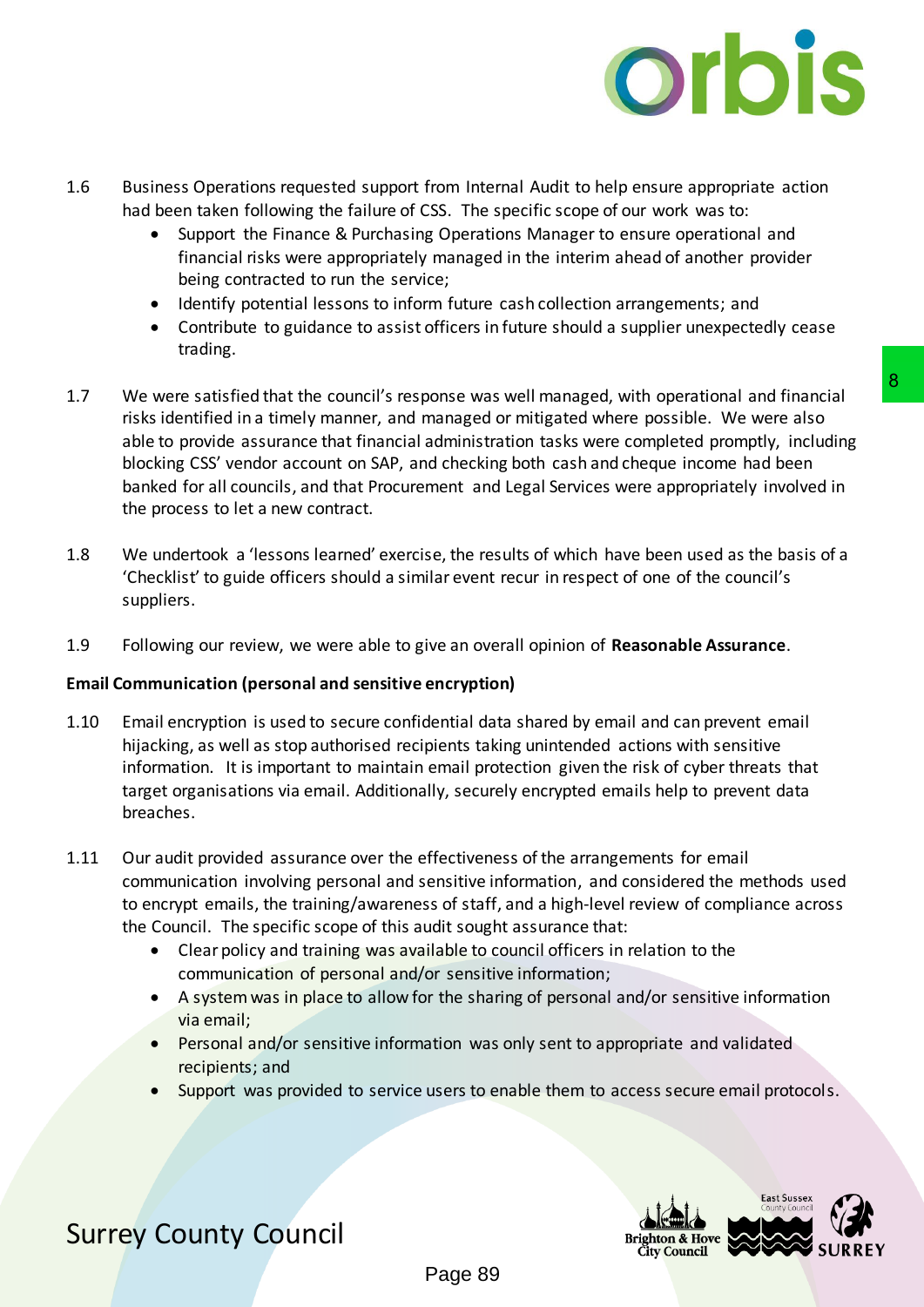

1.12 We were able to give an overall opinion of **Reasonable Assurance** in respect of this audit and agreed three low priority actions with management in respect of improving guidance around large file attachments, protective marking of emails, and bulk email distribution.

#### **Altair Application Controls**

- 1.13 Altair is a pension administration platform, provided by Aquila Heywood, that is used for both the back-office administration of the Surrey Pension Fund, as well as allowing members to selfserve through the Pension Portal.
- 1.14 The purpose of the audit was to provide assurance that controls were in place to meet key objectives, including:
	- There was a clear system owner in place to oversee application controls, patching and access;
	- System access controls and permissions prevented unauthorised users from accessing confidential information, reducing the risk of fraud and malicious damage to data;
	- Roles and responsibilities for system ownership, data input and processing were clearly defined;
	- Outputs produced by the system were complete, accurate, and reliable;
	- System updates and enhancements were performed in a consistent manner and were subject to sufficient testing and authorisation before implementation;
	- Personal and/or sensitive information was only extracted from the system when there was a legitimate business need, and appropriate authorisation has been granted; and
	- Business continuity arrangements were in place and had been tested.
- 1.15 Our testing determined that the control environment was robust and that key controls were in place and operating as expected. We agreed 6 medium priority and 2 low priority actions with management to make improvements to controls, covering areas such as external access to Altair by developers; determining access levels for users; ensuring completeness of User Acceptance Testing after system upgrades; and seeking evidence from the system supplier about compliance with security protocols. 1.14 The purpose of the audit was to provide assurance<br>
objectives, including:<br>
• There was a clear system owner in place to<br>
access;<br>
• System access controls and permissions problemental information, reducing the risk<br>
•
	- 1.16 We were able to give an opinion of **Reasonable Assurance** following our audit.

#### **Public Sector Bodies Accessibility Regulations**

- 1.17 We undertook a review of the application of the Public Sector Bodies (Website and Mobile Applications) (No.2) Accessibility Regulations 2018 (the 'regulations') within the Council as part of our agreed annual plan.
- 1.18 The regulations came into force in September 2018 and build on obligations to people who have a disability. The regulations mean that the Council has a legal duty to ensure that all its websites and applications meet accessibility requirements to ensure they can be used by as many people

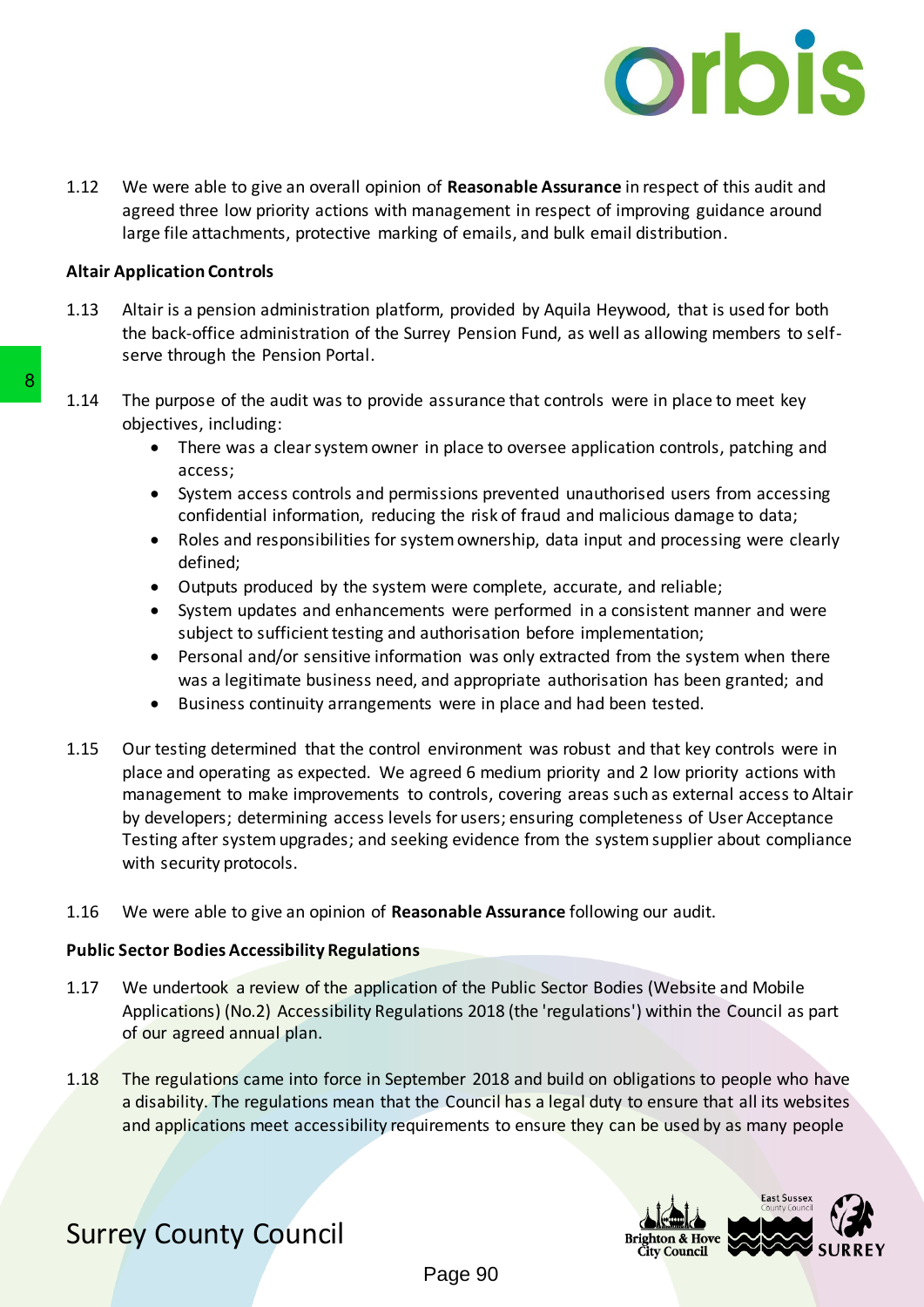

as possible. To help achieve the vision that 'no one is left behind' accessibility should be embedded and embraced across the whole organisation.

- 1.19 The primary objective of our review was to provide assurance that appropriate controls were in place and operating as expected to manage key risks to the achievement of objectives.
- 1.20 Key findings arising from this review included:
	- Although the regulations have been in existence since 2018, work towards accessibility compliance at the Council was still very much work in progress;
	- Governance arrangements continued to lack sufficient formality, priority, and oversight;
	- The required Accessibility Statement was in place and regularly updated on the Council website but acknowledged that the website is not fully accessible;
	- The Council's web-authors felt they would benefit from further communication and training to ensure they remain up to date in their roles and responsibilities and their output meets current regulations; and
	- New sites and applications created by service areas and third parties may not always comply with the regulations, particularly if there was no prior engagement with Communications, IT&D, and/or the Information Governance Team.
- 1.21 As a result of our findings, we were only able to issue an opinion of **Partial Assurance**. We have agreed 5 medium priority actions with management to improve the control environment to address the identified weaknesses. move, mean work my expects.<br>The deal of lock sufficient formality, priority, and oversight;<br>the website is not fully accessible;<br>the website is not fully accessible;<br>the website is not fully accessible;<br>they would benefit

#### **OSHENS Application Controls**

- 1.22 The OSHENS system is a corporate online reporting portal wherein all workplace health and safety incidents are recorded. System reports are used to establish whether the organisation needs to implement additional precautions to keep colleagues safe at work.
- 1.23 The purpose of the audit was to provide assurance that controls are in place to meet the following objectives:
	- System access was restricted to appropriately authorised individuals and the permissions provided to those users were in line with job functions;
	- Data processed through interfaces was authorised, accurate, complete, securely processed and written to the appropriate file;
	- Outputs produced by the system were complete, accurate, reliable, distributed on time and with confidentiality where appropriate;
	- System updates and enhancements were performed in a consistent manner and subject to sufficient testing and authorisation before implementation; and
	- Appropriate support arrangements were in place to manage changes within the system.
- 1.24 Our audit concluded that key controls were in place and operating as expected. We were able to agree 4 medium priority actions with management to improve the control environment, which

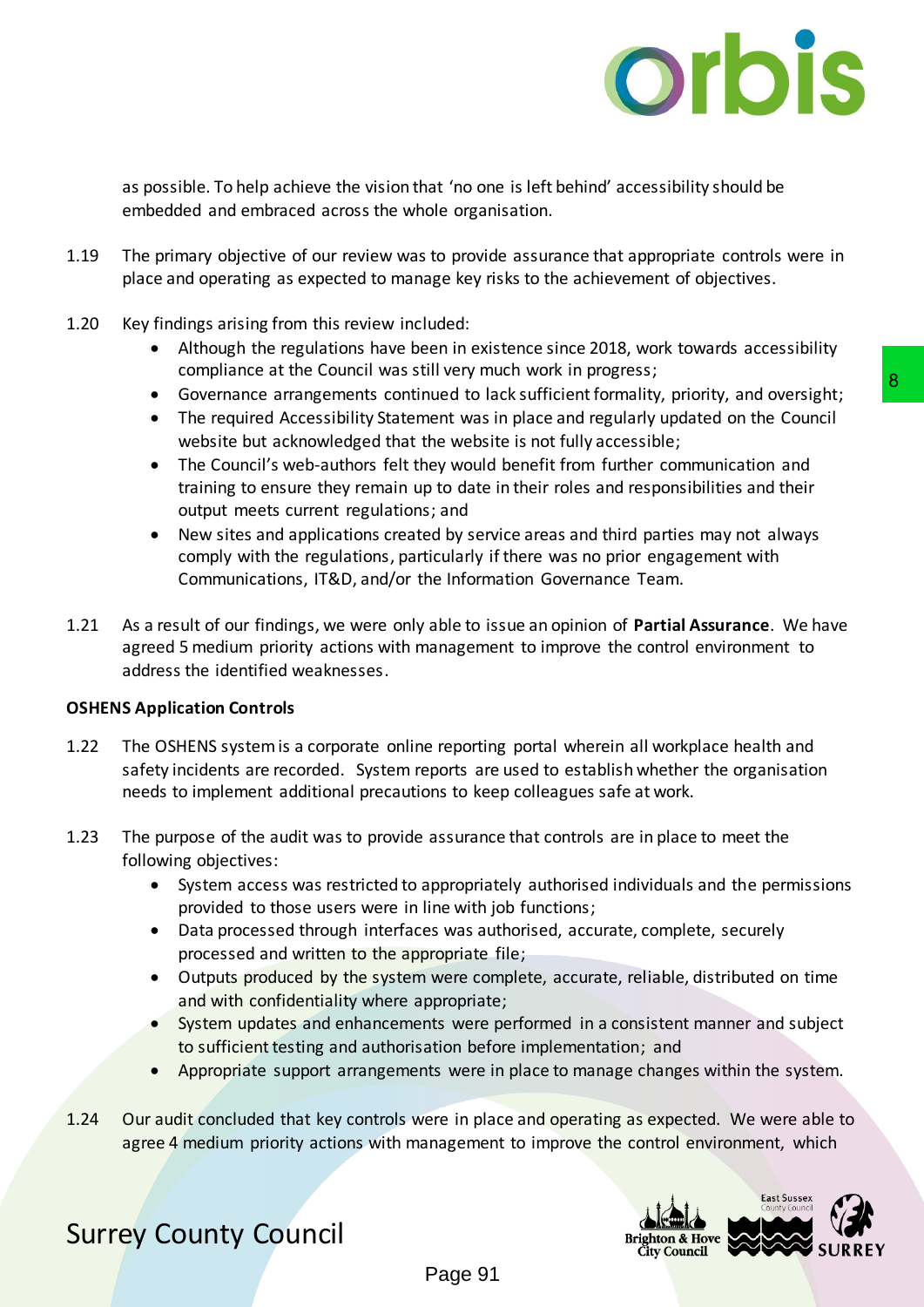

covered areas including undertaking a formal Security Risk Assessment on the system, and also incorporating a separate action to periodically enforce password changes to the system. A further action was to ensure that GDPR requirements were applied to data within OSHENS.

1.25 The final opinion given for this audit was one of **Reasonable Assurance**.

#### **Management of a Consultant in Land & Property**

- 1.26 Land and Property management asked us to review the arrangements for the engagement and retention of a specific contractor within the service to provide them with assurance that transparent processes had been followed and that any potential conflict(s) of interests were identified and mitigated. Time had elapsed and changes in management since the original appointment had obfuscated the governance arrangements in place.
- 1.27 Our conclusion was that initial concerns that the contractor may have been improperly retained, or that they had stayed beyond their initial terms of engagement, were unfounded. We found no evidence of any actual conflict of interest though were able to provide advice to management that helped to make more robust the processes for declaration of interests and recording of mitigating actions. We also agreed further actions with management to strengthen processes around the use of Council IT equipment, and records management.
- 1.28 Due to the nature of this audit there was no final opinion given. Actions agreed with management will be followed-up as part of our 2022/23 planned work.

#### **Procurement Processes in Land & Property**

- 1.29 In conjunction with the specific review above, we also conducted a review of the procurement processes more generally in operation within Land & Property in relation to the use of consultants and the awarding of contracts by the service. The review focussed on ensuring that appropriate appointment processes were followed in the procurement of external consultants as well as ensuring that there was compliance with PCSO's and EU regulations when awarding contracts.
- 1.30 No issues were identified in the appointment process for external consultants. However, a number of control issues were identified following the review of a sample of contracts awarded by the service. These included occasions where Procurement Standing Orders had not been fully complied with, or where non-compliant practice had been identified by the Procurement Team without an effective response. Examples of this non-compliant behaviour included the direct award of low value (£25k) contracts, or the failure to publish on the Council's contracts register all contracts of a value above £5000. retation of a specific contractor within the service transparent processes had been followed and the identified and mitigated. Time had elapsed and cappointment had obfuscated the governance arra 1.27 Our conclusion was th

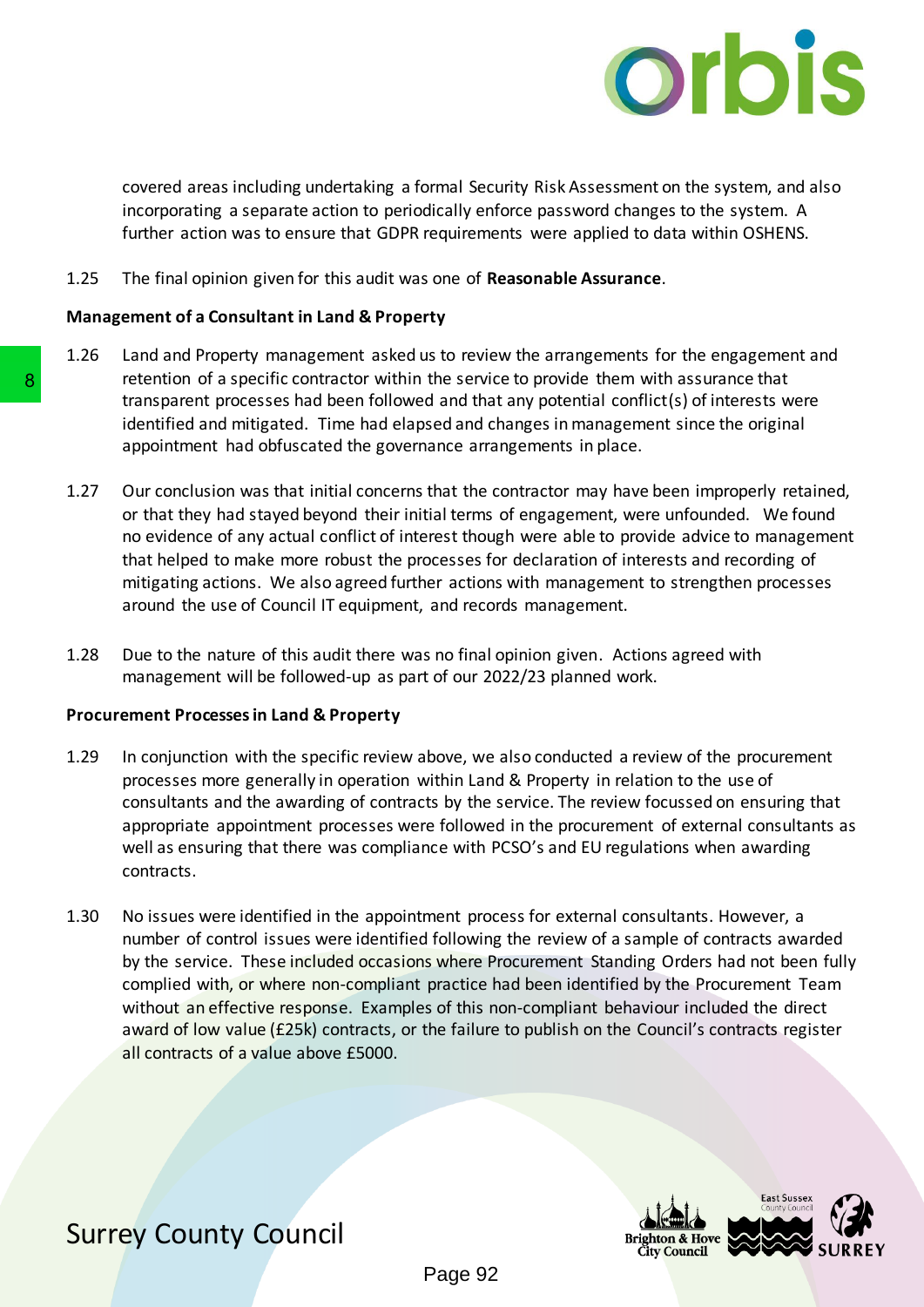

1.31 We agreed five high priority actions with management to address the issues identified and gave an overall opinion of **Partial Assurance** in this area. A follow-up audit will be scheduled as part of the 2022/23 annual plan.

#### **Officer Code of Conduct (follow-up)**

- 1.32 An audit of the Officer Code of Conduct was completed in 2019/20 for which an overall audit opinion of Partial Assurance had been given. As part of our planned work for 2020/21, we had agreed with management to undertake a follow up review in this area. However, due to the impacts of the pandemic on the capacity of both HR&OD and Internal Audit, it was agreed to defer the review until the 2021/22 plan.
- 1.33 The primary objective of the audit was to assess and provide assurance on the progress made in implementing the agreed actions from the original review, specifically around improvements to the control environment for declarations of interest, and gifts and hospitality.
- 1.34 Many of the actions agreed by management in the original audit were predicated on a new system of control being designed and built within the Unit 4 ERP solution. At the commencement of our audit, the ERP programme was still working to a go-live date of December 2021. However, whilst our fieldwork was in progress the go-live date was amended to April 2022 and – as such – the launch of the proposed new control environment was delayed. Whilst we have received verbal assurance that the 'build' of the HR&OD control environment had been completed, user acceptance testing had not been completed on it and we have been unable to see or test this environment to confirm processes and controls are robust. a follow up review in this area. However, due to the<br>
of both HR&OD and Internal Audit, it was agreed to<br>
o assess and provide assurance on the progress made in<br>
be original review, specifically around improvements to<br>
so
- 1.35 With the move to remote working during the pandemic, we also noted that there remained a need to update the Officer Code of Conduct Policy to reflect the current working environment, covering specific aspects around information governance and data management, and to provide clarity over secondary employment and GDPR-related issues.
- 1.36 We did, however, accept that legacy processes did allow for some level of officer declaration to occur (albeit in a manner no more improved than from our original audit), and that the onset of the pandemic has somewhat mitigated the issues around gifts and hospitality due to the lessening of contact between officers and third parties.
- 1.37 Overall, we came to a final opinion of **Partial Assurance** following our review. We agreed two medium priority actions with management in respect of the weaknesses still present in the control environment and will both follow-up this audit again in 2022/23 as well as work with management to provide advice in the redrafting of the Code of Conduct itself.

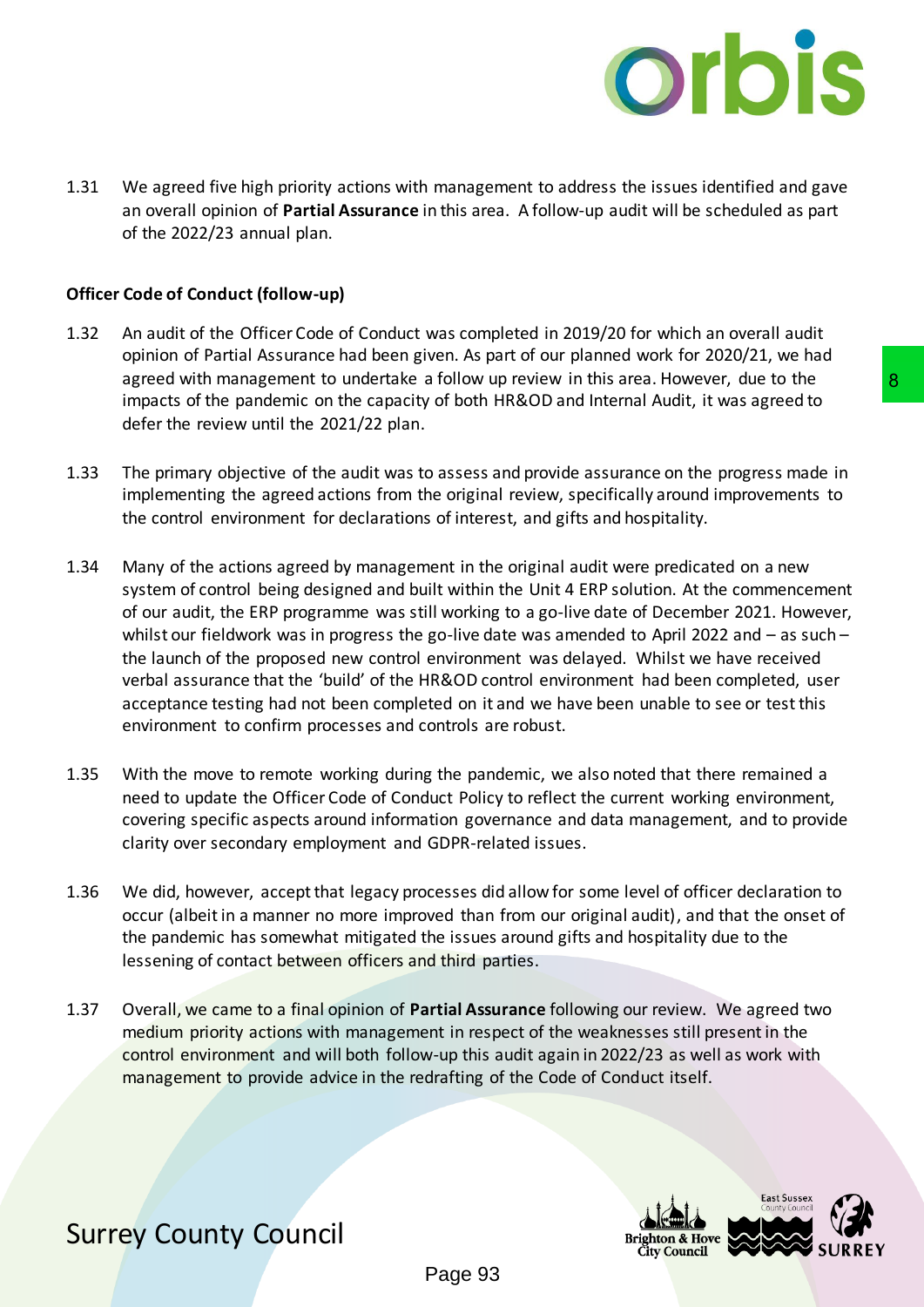

#### **Digital Business & Insights (DB&I) Programme**

#### *Overall summary of work*

- 1.38 In addition to individual position statements issued to the Programme Board, which we summarise below, during quarter 3 we also provided an overall position statement to the board covering all of our to date against our initial plan.
- 1.39 Our work on DB&I has sought to provide specific assurance in the following areas for Board members to use to support critical decisions, such as cutover and go-live:
	- Governance/Risk Management
	- Data cleansing and migration
	- Business processes/internal control environment (both on and off system)
	- System security
	- User access, authentication and authorisations
	- Testing arrangements
	- Interfaces
	- Disaster recovery and business continuity
- 1.40 With the exception of our work on Programme Governance and Risk Management arrangements (a summary of which has previously been provided to the committee), we have not yet been able to provide the full extent of our planned assurance to the Board. This is due to delays in the Programme, which has meant that elements of our assurance work remain incomplete.
- 1.41 Whilst we will continue to work with the Board and hope to provide further assurance (particularly on the internal control environment prior to go-live), this activity carries the risk of diverting management resources away from programme delivery and is therefore something we invited the Board to consider. In the meantime, we were able to advise the Board on the nature and detail of assurances it should be receiving prior to cutover and go-live decisions. **Example:** The substigue of critical decisions, such that the substigue spaces for the substigue spaces of the Busines process of the substituted the Busines process of the USER and the presence of the USER and the USER an

#### *Position Statements summary*

- 1.42 Our ongoing work supports the Programme Board through the provision of position statements that cover different aspects of the programme and which provide advice and commentary over the proposed control environment and progress against project milestones.
- 1.43 These position statements are written in real-time environment and as such do not have audit opinions ascribed to them, given the constant change and flux within the programme. They are, however, a vital aspect of the assurance arrangements provided to the Programme Board and have been a key part of our ICT plan for the entirety of 2021/22.
- 1.44 In quarter three the following position statements were issued:
	- DB&I Training;

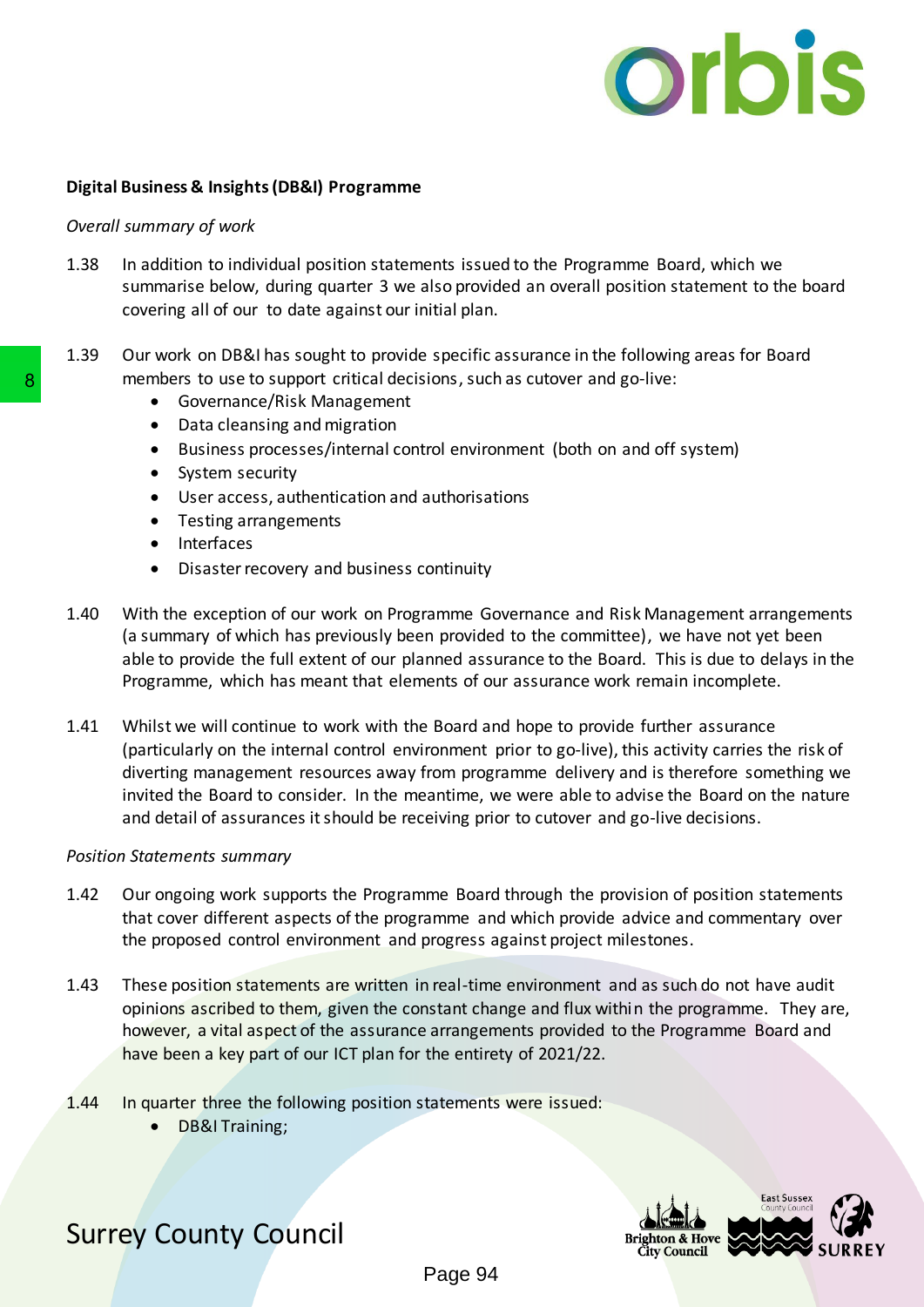

- DB&I Integration Arrangements;
- DB&I Data Governance and Migration;
- DB&I Business Processes;
- DB&I Security Systems and Authorisations; and
- DB&I Disaster Recovery and Business Continuity.
- 1.45 Our support to the DB&I Programme continues in quarter 4 as we approach the revised go-live date of April 2022.

#### **Other Audit Activity**

#### *School Audits*

- 1.46 In late quarter two, we began delivery of a comprehensive programme of school audits to provide assurance both to council and school management that the control environment within maintained schools was robust. This work, drawing upon knowledge and experience across the Orbis Internal Audit partnership, will be ongoing throughout the remainder of 2021/22 and into the following years' plans. **Example 18 8**<br> **Example 18 8**<br> **Example 18 8**<br> **Example 18 8**<br> **Example 19 8**<br> **Example 19 8**<br> **Example 19 8**<br> **Example 19 8**<br> **Example 18 8**<br> **Example 18 8**<br> **Example 18 8**<br> **Example 18 8**<br> **Example 18 8**<br> **Example 18 8**
- 1.47 There is a standard audit programme in place for all school audits, with the scope of our work designed to provide assurance over key controls within the control environment in place:
	- Governance structures were in place and operated to ensure there was independent oversight and challenge by the Governing Body;
	- Decision making was transparent, well documented and free from bias;
	- The school was able to operate within its budget through effective financial planning;
	- Unauthorised or inappropriate people did not have access to pupils, systems or the site;
	- Staff were paid in accordance with the schools pay policy;
	- Expenditure was controlled and funds used for an educational purpose;
	- Value for money was achieved on contracts and for larger purchases;
	- All unofficial funds were held securely and used in accordance with their agreed purpose; and
	- Security arrangements keep data and assets secure and are in accordance with data protection legislation.
- 1.48 A total of 11 schools audits were delivered in quarter three. The table below shows a summary of which schools we have audited, together with the final level of assurance reported to them. Of the 11 schools, only one had an audit of Partial Assurance and some of the key areas for improvement identified at each of this schools is identified in more detail at the end of the table.

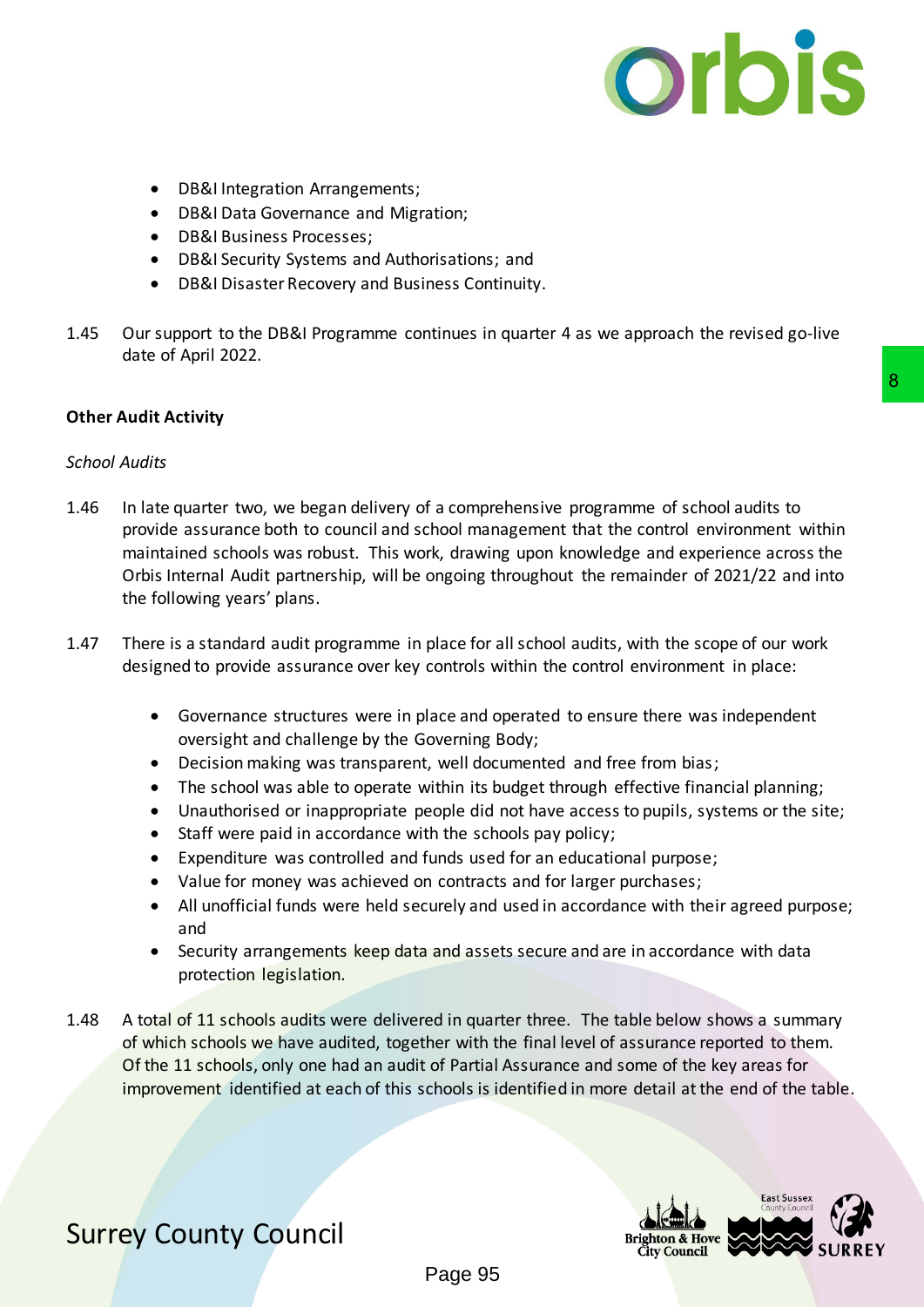

- 1.49 At the time of writing, schools audits are still being undertaken under remote working arrangements. Where common themes arise across a number of schools, these areas are flagged for subsequent inclusion in School Bulletins so that all schools can be advised of potential areas of weakness and of potential improvements to their control environments. Common themes identified to date have included:
	- The need to ensure purchase orders are raised prior to orders being made with suppliers, and that invoices are paid within payment terms;
	- More robust processes are implemented around the handling and use of purchasing cards, to ensure compliance with the terms and conditions of their issue;
	- Both new and existing staff and governors should complete, and update as necessary, returns for declarations of interest;
	- Monitoring reports on ring-fenced expenditure such as Pupil Premium are prepared and published per DfE guidance; and
	- Evidence of appropriate Public Liability Insurance should be in place and retained for contractors providing services to the school.

| <b>Name of School</b>                                                                                                              | <b>Audit Opinion</b>                 |  |
|------------------------------------------------------------------------------------------------------------------------------------|--------------------------------------|--|
| <b>Ashford Primary School</b>                                                                                                      | Reasonable Assurance                 |  |
| <b>Clandon Church of England Primary School</b>                                                                                    | Reasonable Assurance                 |  |
| <b>Epsom Downs Primary School</b>                                                                                                  | Reasonable Assurance                 |  |
| <b>Hythe Community School</b>                                                                                                      | Reasonable Assurance                 |  |
| <b>Kings International College</b>                                                                                                 | Reasonable Assurance                 |  |
| Newdigate Church of England Endowed School                                                                                         | Reasonable Assurance                 |  |
| <b>Riverview Primary School</b>                                                                                                    | Reasonable Assurance                 |  |
| <b>Stepgates Community School</b>                                                                                                  | Reasonable Assurance                 |  |
| <b>Walsh Church of England Junior School</b>                                                                                       | Reasonable Assurance                 |  |
| <b>West Ashstead Primary School</b>                                                                                                | Reasonable Assurance                 |  |
| For the single school receiving an opinion of Partial Assurance, a summary of key areas for<br>1.50<br>improvement is shown below: | <b>East Sussex</b><br>County Council |  |

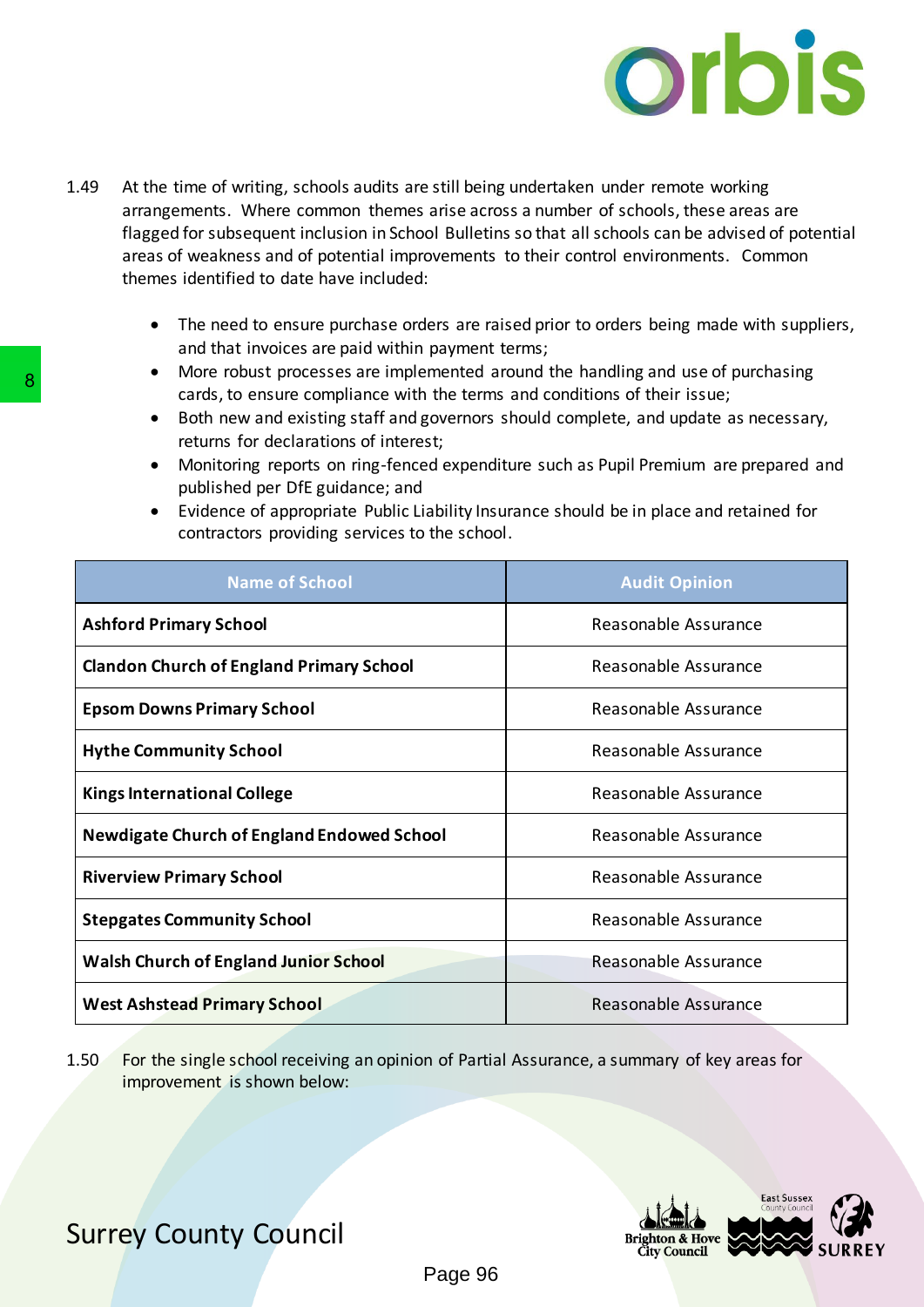# orbis

| <b>Name of</b><br><b>School</b>                      | <b>Audit</b><br><b>Opinion</b> | <b>Areas Requiring Improvement</b>                                                                                                                                                                                                                                                                                                                                                                                                                                                                                                                                                                                                                                                                                                                           |
|------------------------------------------------------|--------------------------------|--------------------------------------------------------------------------------------------------------------------------------------------------------------------------------------------------------------------------------------------------------------------------------------------------------------------------------------------------------------------------------------------------------------------------------------------------------------------------------------------------------------------------------------------------------------------------------------------------------------------------------------------------------------------------------------------------------------------------------------------------------------|
| St Jude's<br><b>Junior School</b>                    | Partial<br>Assurance           | The audit identified that:<br>DBS checks must be in place prior to an employee<br>commencing employment, or that appropriate interim risk<br>assessments are undertaken;<br>Verification of the DBS status of regular visitors to the<br>$\bullet$<br>school needs to be undertaken;<br>Discussions held that inform decision-making outside of<br>٠<br>Governing Body meetings need to be adequately recorded<br>to aid oversight;<br>All current and new employees must complete a<br>declaration of interests return;<br>a process to record assets issued to staff should be<br>implemented to ensure that these are returned if they<br>leave the employment of the school; and<br>IR35 assessments need to be undertaken when engaging<br>consultants. |
| .51<br>Grant Claim certification                     |                                | At the end of quarter three, a further seven schools audits were either booked or underway,<br>with more being planned before the end of March.                                                                                                                                                                                                                                                                                                                                                                                                                                                                                                                                                                                                              |
| .52<br>2. Counter Fraud and Investigation Activities |                                | During quarter three, one grant claim was successfully certified by Internal Audit in accordance<br>with Central Government requirements:<br>Troubled Families (second claim of 2021/22) - supporting Surrey families, £131,200                                                                                                                                                                                                                                                                                                                                                                                                                                                                                                                              |
| Counter Fraud Activities                             |                                |                                                                                                                                                                                                                                                                                                                                                                                                                                                                                                                                                                                                                                                                                                                                                              |
| 2.1                                                  |                                | During the quarter, the team have been conducting proactive work in partnership with the Blue<br>Badge Team, which has included a number of trial enforcement days to gauge the scale of<br>potential Blue Badge misuse in the County. The first of these trial enforcement days was<br>conducted in December 2021 and resulted in the seizure of six badges that were being misused<br>without the badge holder present, including one where the badge holder had passed away<br>months prior. Internal Audit will monitor the results of these trials throughout quarter 4 and<br>provide reactive advice on instances of potential irregularity.                                                                                                          |
|                                                      |                                |                                                                                                                                                                                                                                                                                                                                                                                                                                                                                                                                                                                                                                                                                                                                                              |
| <b>Surrey County Council</b>                         |                                | <b>East Sussex</b><br>ounty Counc                                                                                                                                                                                                                                                                                                                                                                                                                                                                                                                                                                                                                                                                                                                            |
|                                                      |                                | Bright<br><b>City Counci</b><br>Page 97                                                                                                                                                                                                                                                                                                                                                                                                                                                                                                                                                                                                                                                                                                                      |

#### *Grant Claim certification*

- 1.52 During quarter three, one grant claimwas successfully certified by Internal Audit in accordance with Central Government requirements:
	- Troubled Families (second claim of 2021/22) supporting Surrey families, £131,200

#### **2. Counter Fraud and Investigation Activities**

#### *Counter Fraud Activities*

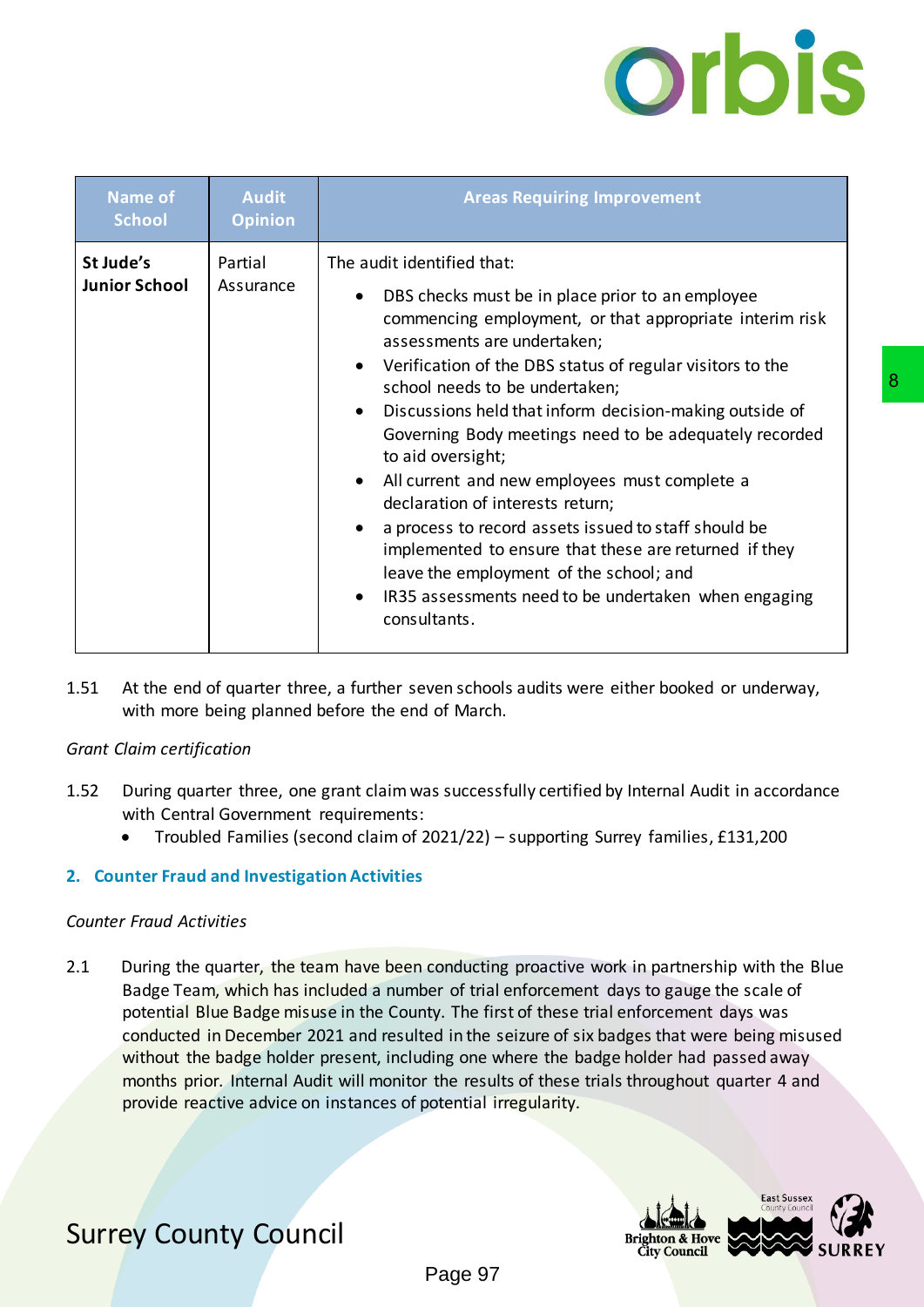

- 2.2 Advice and guidance has also been provided to the Your Fund Surrey Team over a significant grant application where concerns have been raised over the applicant's preferred supplier.
- 2.3 In addition, the team have been working to develop a Fraud Manual that documents the processes for progressing investigations and joint working with other services and are continuing to liaise with services to ensure that matches from the National Fraud Initiative are being reviewed and processed.
- 2.4 The team continue to monitor intel alerts and share information with relevant services when appropriate.

#### *Summary of Completed Investigations*

#### *Community Interest Companies*

2.5 We supported a management investigation following a referral that an officer had set up two community interest companies (a type of company designed for social enterprises that want to use their profits and assets for the public good), which were undeclared and represented a potential conflict of interest with their substantive role. Following the investigation, which was conducted in collaboration with an independent investigating manager, disciplinary action was taken against the officer concerned. 2.4 The team continue to monitor intel alerts and shall<br>appropriate.<br>Summary of Completed Investigations<br>Community Interest Companies<br>2.5 We supported a management investigation follow<br>community interest companies (a type

#### *Secondary Employment*

2.6 We were alerted to the potential overlap in employment of an individual engaged on an interim contract with SCC. Following investigation, the contract with the Council was terminated, and compensation agreed with the employment agency. The second employer (who had a direct contract of employment with the individual) were advised to refer the matter to the police.

#### **3. Action Tracking**

3.1 All high priority actions agreed with management as part of individual audit reviews are subject to action tracking. All high-priority actions due to be implemented by management by the end of quarter three had been implemented.

#### **4. Amendments to the Annual Audit Plan**

4.1 In accordance with proper professional practice, the Internal Audit plan for the year was kept under regular review to ensure that the service continued to focus its resources in the highest priority areas based on an assessment of risk. Through discussions with management, the following reviews were added to the original audit plan during this quarter:

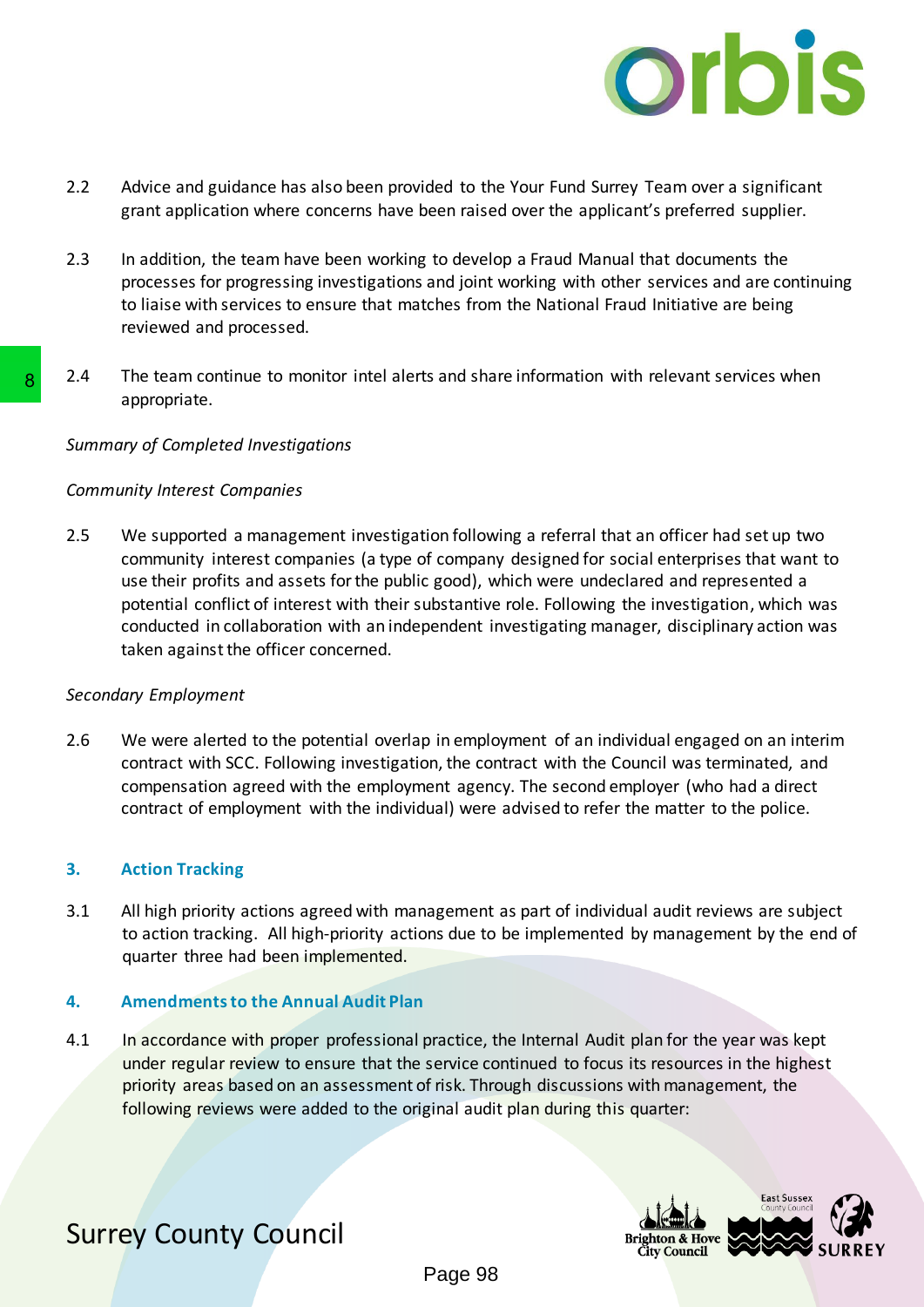## orbis

| <b>Planned Audit</b>                     | <b>Rationale for Addition</b>                                                                                                                                                                                                                             |
|------------------------------------------|-----------------------------------------------------------------------------------------------------------------------------------------------------------------------------------------------------------------------------------------------------------|
| Safe & Inventory Review                  | This audit was added to the plan following our identification<br>of risks associated with the decommissioning of County Hall,<br>and regarding the general management of council assets and<br>inventory.                                                 |
| <b>Children's Services Panel Process</b> | A new review requested by senior management to provide<br>assurance over the governance and processes underpinning<br>the Panel landscape operating within Children's Services,<br>through which certain SEND and social care packages are<br>determined. |

- 4.2 All of the new additions to the plan have been resourced through a combination of available contingencies and time recouped from reprioritised audit work, including cancelled audits.
- 4.3 Audits that have been removed from the plan in the quarter are shown in the table below. Changes to the plan have been made on the basis of risk prioritisation and/or as a result of developments within the service areas concerned requiring a rescheduling of audits.

|                                                                         | through which certain SEND and social care packages are<br>determined.                                                                                                                                                                                                                                                                                                                                                                                                       |
|-------------------------------------------------------------------------|------------------------------------------------------------------------------------------------------------------------------------------------------------------------------------------------------------------------------------------------------------------------------------------------------------------------------------------------------------------------------------------------------------------------------------------------------------------------------|
| 4.2<br>4.3                                                              | All of the new additions to the plan have been resourced through a combination of available<br>contingencies and time recouped from reprioritised audit work, including cancelled audits.<br>Audits that have been removed from the plan in the quarter are shown in the table below.<br>Changes to the plan have been made on the basis of risk prioritisation and/or as a result of<br>developments within the service areas concerned requiring a rescheduling of audits. |
| <b>Planned Audit</b>                                                    | <b>Rationale for Removal</b>                                                                                                                                                                                                                                                                                                                                                                                                                                                 |
| Income Loss (C-19 related)                                              | The unfolding events of the pandemic meant that the impact<br>upon the Council was not as severe as expected due in part<br>to the receipt of emergency funding from Central<br>Government.                                                                                                                                                                                                                                                                                  |
| Road Safety                                                             | A lower priority/risk audit in the original 2021/22 annual<br>plan, which has been replaced in-year as emerging risks and<br>ad hoc pieces of work have superseded it. This will be an<br>area for consideration within the 2022/23 annual plan.                                                                                                                                                                                                                             |
| <b>Public Health Funding</b>                                            | A lower priority/risk audit in the original 2021/22 annual<br>plan, which has been replaced in-year as emerging risks and<br>ad hoc pieces of work have superseded it. This will be an<br>area for consideration within the 2022/23 annual plan.                                                                                                                                                                                                                             |
| Pavement Horizon                                                        | A lower priority/risk audit in the original 2021/22 annual<br>plan, which has been replaced in-year as emerging risks and<br>ad hoc pieces of work have superseded it. This will be an<br>area for consideration within the 2022/23 annual plan.                                                                                                                                                                                                                             |
| <b>Internal Audit Performance</b><br>5.<br><b>Surrey County Council</b> | <b>East Sussex</b><br>County Counci<br><b>Brighton &amp; Hove</b>                                                                                                                                                                                                                                                                                                                                                                                                            |
|                                                                         | <b>City Council</b><br>Page 99                                                                                                                                                                                                                                                                                                                                                                                                                                               |

#### **5. Internal Audit Performance**

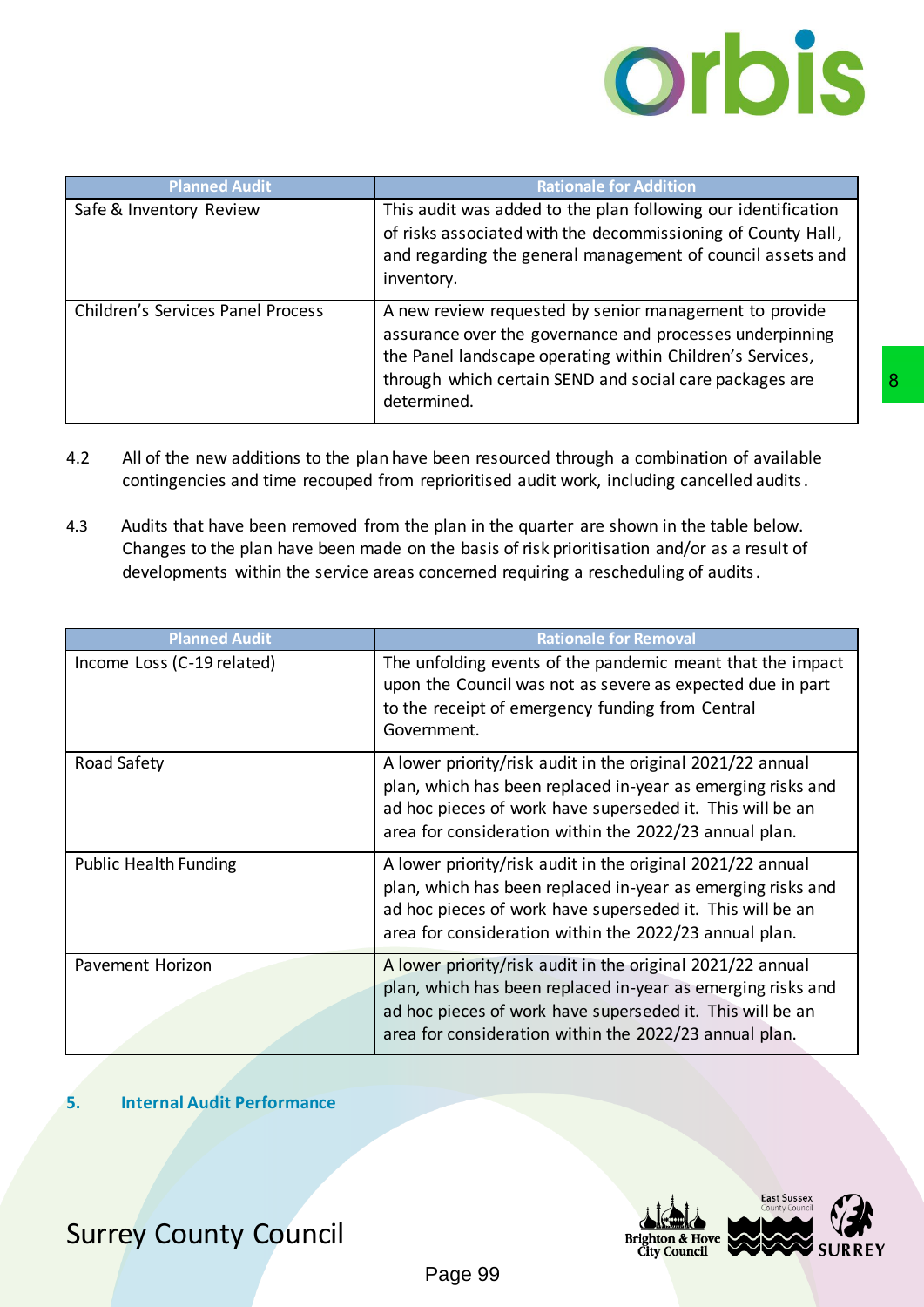

5.1 In addition to the annual assessment of internal audit effectiveness against Public Sector Internal Audit Standards (PSIAS), the performance of the service is monitored on an ongoing basis against a set up agreed key performance indicators as set out in the following table:

|   | <b>Aspect of</b>                                                           | <b>Orbis IA</b>                              | <b>Target</b> | <b>RAG</b>   | <b>Actual</b>                                                                |  |
|---|----------------------------------------------------------------------------|----------------------------------------------|---------------|--------------|------------------------------------------------------------------------------|--|
|   | <b>Service</b>                                                             | <b>Performance</b>                           |               | <b>Score</b> | <b>Performance</b>                                                           |  |
|   |                                                                            | <b>Indicator</b><br><b>Annual Audit Plan</b> |               |              |                                                                              |  |
|   | Quality                                                                    | agreed by Audit                              | By end April  | G            | Approved by Audit Committee on<br>23 March 2021                              |  |
| 8 |                                                                            | Committee                                    |               |              |                                                                              |  |
|   |                                                                            | Annual Audit Report                          | By end July   | G            | 2019/20 Annual Report and                                                    |  |
|   |                                                                            | and Opinion                                  |               |              | Opinion approved by Committee                                                |  |
|   |                                                                            |                                              | 90% satisfied |              | on 18 June 2021<br>100% satisfaction for surveys                             |  |
|   |                                                                            | Customer<br>Satisfaction Levels              |               | G            | received in the period                                                       |  |
|   |                                                                            |                                              |               |              |                                                                              |  |
|   | Productivity                                                               | Audit Plan-                                  | 90%           | $\mathbf{A}$ | We have achieved delivery of                                                 |  |
|   | and Process                                                                | completion to draft                          |               |              | 53.3% of the annual plan to draft                                            |  |
|   | Efficiency                                                                 | report stage                                 |               |              | report stage (pro-rata target 67.5%).<br>This under-delivery was largely the |  |
|   |                                                                            |                                              |               |              | result of both carrying a vacancy in                                         |  |
|   |                                                                            |                                              |               |              | the team structure and periods of                                            |  |
|   |                                                                            |                                              |               |              | staff sickness, along with some                                              |  |
|   |                                                                            |                                              |               |              | larger audits still being work in<br>progress at the end of the quarter.     |  |
|   | Compliance                                                                 | Public Sector Internal                       | Conforms      | G            | January 2018 - External                                                      |  |
|   | with                                                                       | <b>Audit Standards</b>                       |               |              | assessment by the South West                                                 |  |
|   | Professional                                                               |                                              |               |              | Audit Partnership gave an opinion                                            |  |
|   | <b>Standards</b>                                                           |                                              |               |              | of 'Generally Conforms' - the                                                |  |
|   |                                                                            |                                              |               |              | highest of three possible rankings                                           |  |
|   |                                                                            |                                              |               |              | July 2021 - Internal Self-                                                   |  |
|   |                                                                            |                                              |               |              | Assessment completed, no major                                               |  |
|   |                                                                            |                                              |               |              | areas of non-compliance with                                                 |  |
|   |                                                                            |                                              |               |              | PSIAS identified.                                                            |  |
|   |                                                                            |                                              |               |              | June 2021 - Internal Quality Review                                          |  |
|   |                                                                            |                                              |               |              | completed, no major areas of non-                                            |  |
|   |                                                                            |                                              |               |              | compliance with our own                                                      |  |
|   |                                                                            | <b>Relevant legislation</b>                  | Conforms      | G            | processes identified.<br>No evidence of non-compliance                       |  |
|   |                                                                            | such as the Police                           |               |              | identified                                                                   |  |
|   |                                                                            |                                              |               |              |                                                                              |  |
|   |                                                                            |                                              |               |              |                                                                              |  |
|   | <b>East Sussex</b><br>County Council                                       |                                              |               |              |                                                                              |  |
|   | <b>Surrey County Council</b><br><b>Brighton &amp; Hove</b><br>City Council |                                              |               |              |                                                                              |  |
|   | Page 100                                                                   |                                              |               |              |                                                                              |  |

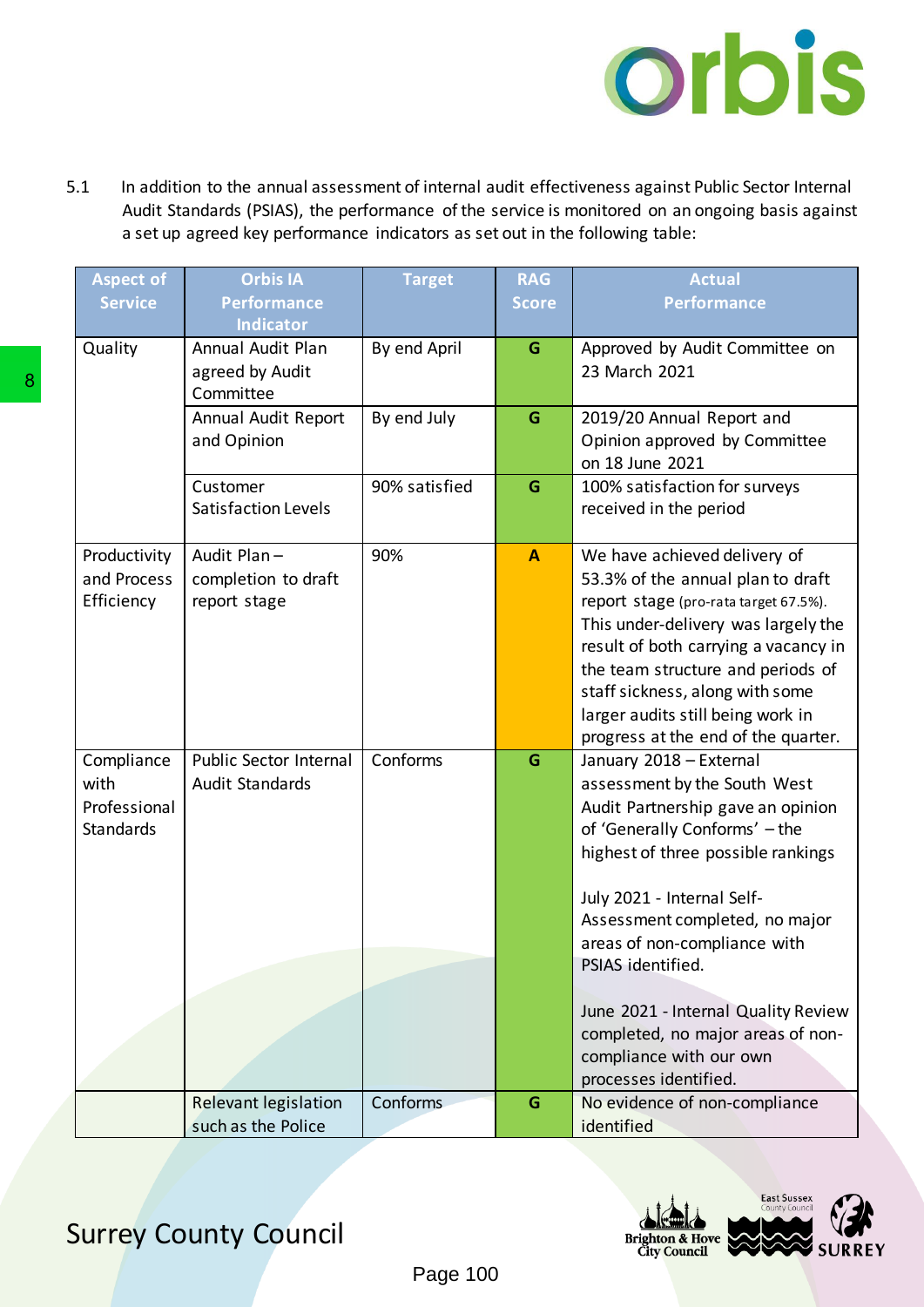

| <b>Aspect of</b> | <b>Orbis IA</b>                                                          | <b>Target</b>   | <b>RAG</b>   | <b>Actual</b>                              |   |
|------------------|--------------------------------------------------------------------------|-----------------|--------------|--------------------------------------------|---|
| <b>Service</b>   | <b>Performance</b>                                                       |                 | <b>Score</b> | <b>Performance</b>                         |   |
|                  | <b>Indicator</b>                                                         |                 |              |                                            |   |
|                  | and Criminal                                                             |                 |              |                                            |   |
|                  | Evidence Act,                                                            |                 |              |                                            |   |
|                  | <b>Criminal Procedures</b>                                               |                 |              |                                            |   |
|                  | and Investigations                                                       |                 |              |                                            |   |
|                  | Act                                                                      |                 |              |                                            |   |
| Outcome          | Implementation of                                                        | 95% for high    | $\mathbf G$  | 100%                                       | 8 |
| and degree       | management actions                                                       | priority agreed |              |                                            |   |
| of influence     | agreed in response                                                       | actions         |              |                                            |   |
|                  | to audit findings                                                        |                 |              |                                            |   |
| Our staff        | Professionally                                                           | 80%             | $\mathbf G$  | $91\%$ <sup>1</sup>                        |   |
|                  | Qualified/Accredited                                                     |                 |              |                                            |   |
|                  |                                                                          |                 |              |                                            |   |
|                  |                                                                          |                 |              |                                            |   |
|                  |                                                                          |                 |              |                                            |   |
|                  |                                                                          |                 |              |                                            |   |
|                  |                                                                          |                 |              |                                            |   |
|                  |                                                                          |                 |              |                                            |   |
|                  |                                                                          |                 |              |                                            |   |
|                  |                                                                          |                 |              |                                            |   |
|                  |                                                                          |                 |              |                                            |   |
|                  |                                                                          |                 |              |                                            |   |
|                  |                                                                          |                 |              |                                            |   |
|                  |                                                                          |                 |              |                                            |   |
|                  |                                                                          |                 |              |                                            |   |
|                  |                                                                          |                 |              |                                            |   |
|                  |                                                                          |                 |              |                                            |   |
|                  |                                                                          |                 |              |                                            |   |
|                  |                                                                          |                 |              |                                            |   |
|                  |                                                                          |                 |              |                                            |   |
|                  |                                                                          |                 |              |                                            |   |
|                  |                                                                          |                 |              |                                            |   |
|                  |                                                                          |                 |              |                                            |   |
|                  |                                                                          |                 |              |                                            |   |
|                  |                                                                          |                 |              |                                            |   |
|                  |                                                                          |                 |              |                                            |   |
|                  |                                                                          |                 |              |                                            |   |
|                  |                                                                          |                 |              |                                            |   |
|                  |                                                                          |                 |              |                                            |   |
|                  |                                                                          |                 |              |                                            |   |
|                  |                                                                          |                 |              |                                            |   |
|                  | Includes staff who are part-qualified and those in professional training |                 |              |                                            |   |
|                  |                                                                          |                 |              |                                            |   |
|                  |                                                                          |                 |              |                                            |   |
|                  |                                                                          |                 |              | East Sussex<br>County Council              |   |
|                  |                                                                          |                 |              |                                            |   |
|                  | <b>Surrey County Council</b>                                             |                 |              | <b>Brighton &amp; Hove</b><br>City Council |   |
|                  |                                                                          |                 |              |                                            |   |